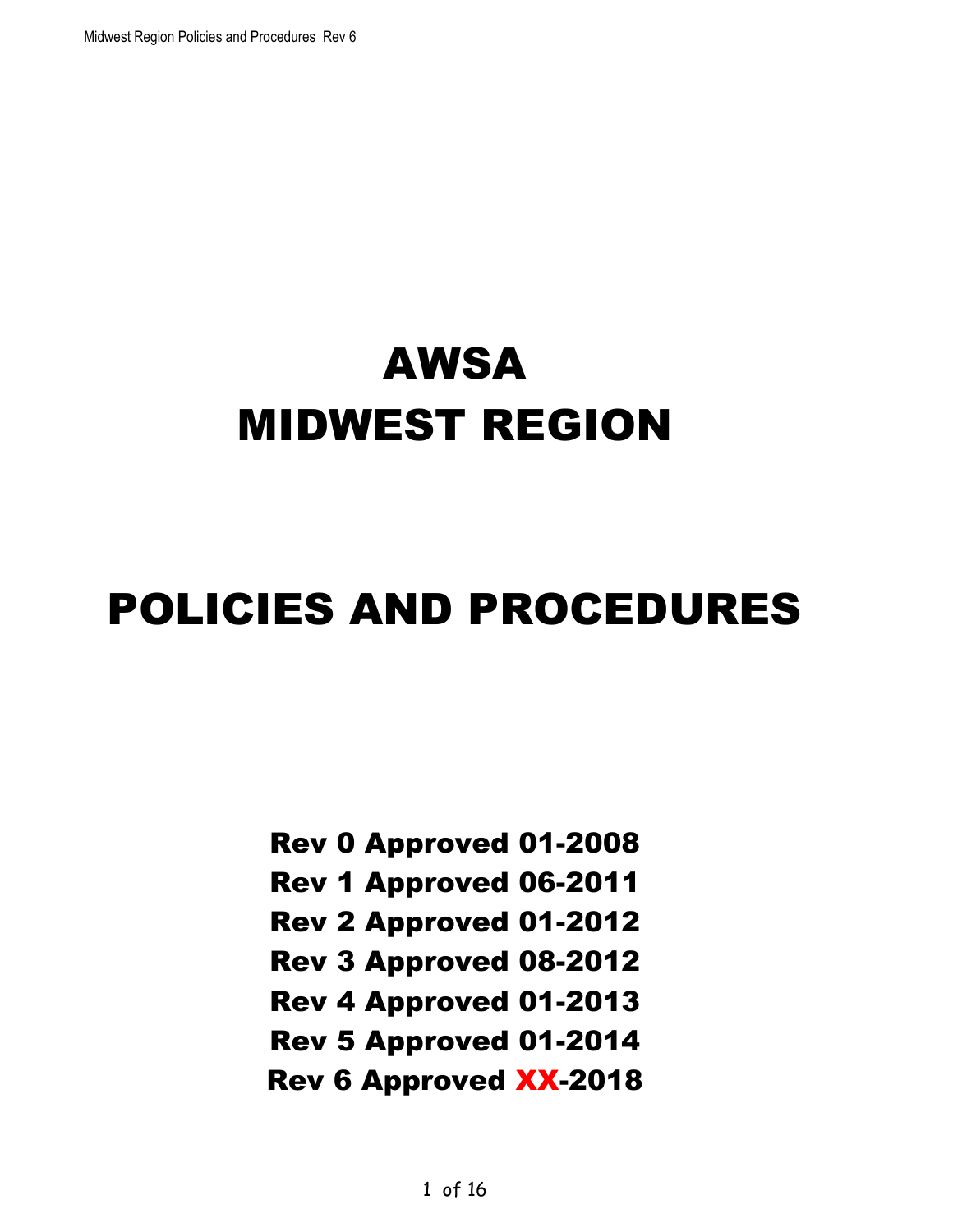## **TABLE OF CONTENTS**

#### <span id="page-1-0"></span>**1. [REGIONAL COUNCIL](#page-3-0)**

- 1.1. Regional Policy
- 1.2. Council Members
- 1.3. Membership

#### **2. [TOURNAMENTS](#page-3-1)**

- 2.1. Regional Tournament
	- 2.1.1. Tournament Authority
	- 2.1.2. Tournament Dates
	- 2.1.3. Mandatory Requirements
	- 2.1.4. Customary-Optional Requirements<br>2.1.5. Host Site Selection
	- Host Site Selection
	- 2.1.6. Bid Process
	- 2.1.7. Classification
	- 2.1.8. Officials
	- 2.1.9. Skier Qualification
	- 2.1.10. Tournament Entry Fees & Entry Deadline Dates
	- 2.1.11. Scheduling, Practice & Miscellaneous
	- 2.1.12. Towboats
	- 2.1.13. Special Awards
- 2.2. Other Tournaments<br>2.2.1. Scheduling
	- 2.2.1. Scheduling Tournaments<br>2.2.2. Sanction Approval
	- 2.2.2. Sanction Approval<br>2.2.3. Sanction Fees
	- 2.2.3. Sanction Fees<br>2.2.4. Tournament Or
	- 2.2.4. Tournament Operational Guidelines
	- Miscellaneous Tournament Guidelines

#### **3. [SELECTION OF EVENT OFFICIALS](#page-5-0)**

- 3.1. Selection Process- General
- 3.2. Regional Tournament
- 3.3. National Tournament

#### **4. [RECORDS](#page-6-0)**

- 4.1. General<br>4.2. Midwest
- 4.2. Midwest Regional Championship Records<br>4.3. Midwest Tournament Records
- Midwest Tournament Records
- 4.4. Midwest Skier Records
- 4.5. State Skier Records
- 4.6. Regional Ranking List Champions

#### **5. [MEETINGS](#page-7-0)**

- 5.1. Annual Membership Meeting
- 5.2. Council Meetings
- 5.3. Minutes of Meetings

#### **6. [ELECTRONIC BALLOTING PROCEDURES](#page-7-1)**

- 6.1. General<br>6.2. Resolutio
- 6.2. Resolution<br>6.3. Discussion
- Discussion Period
- 6.4. Ballot
- 6.5. Ballot Results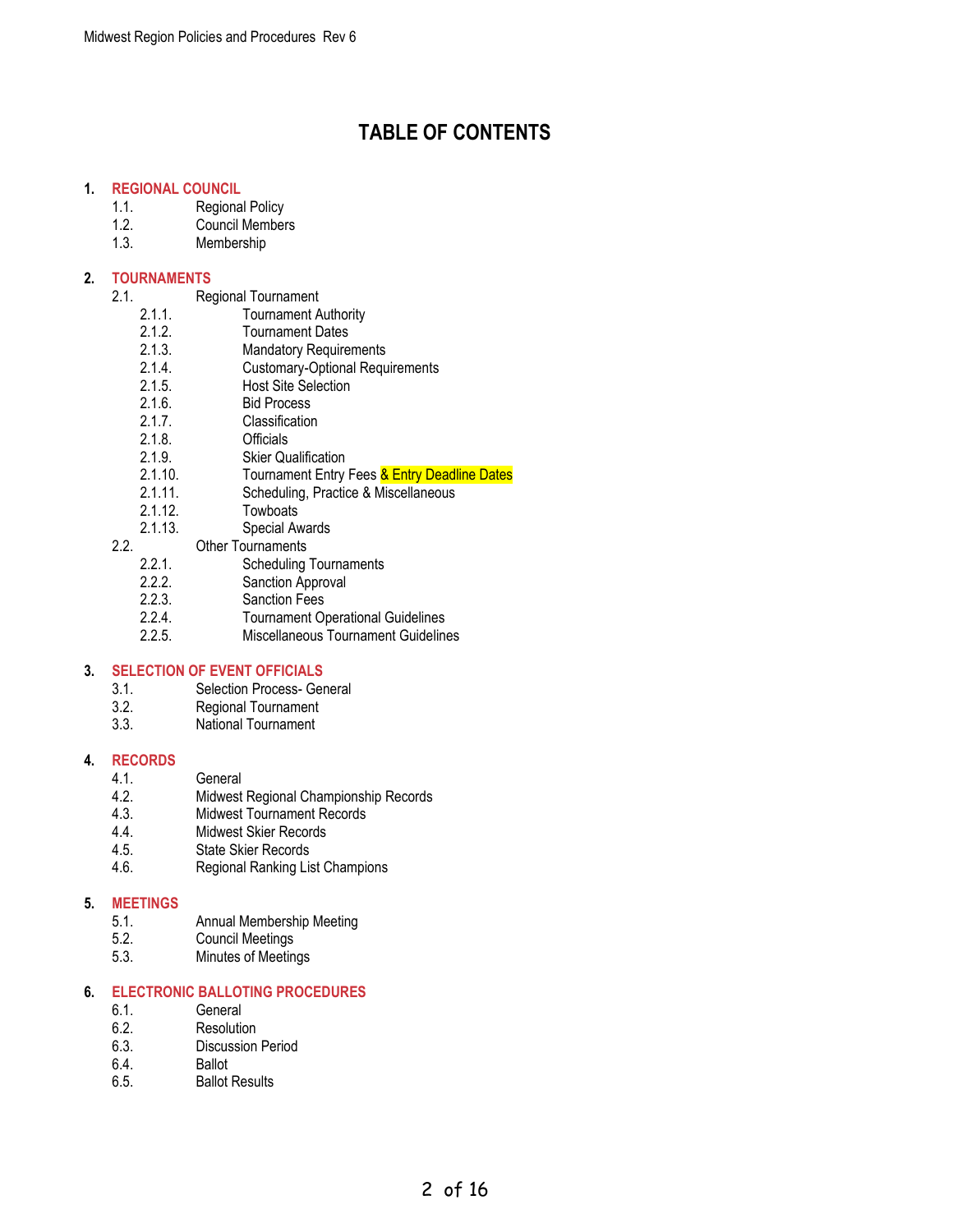#### **7. [ELECTIONS](#page-7-2)**

- 7.1. General
- 7.2. Nomination Procedures
- 7.3. Teller Committee Procedures

#### **8. [APPOINTMENTS](#page-8-0)**

- 8.1. Council Officers
- 8.2. Other Appointments

#### **9. [COMMITTEE ASSIGNMENTS](#page-8-1)**

- 9.1. National Committees
- 9.2. Regional Committees

#### **10. AWSA & USA-WSWS [DIRECTOR QUALIFICATIONS](#page-8-2)**

- 10.1. AWSA National Director Qualifications
- 10.2. USA-WSWS Director Qualifications

#### **11. [WEB SITE](#page-8-3)**

- 11.1. General<br>11.2. Advertisi
- **Advertising Fees**

# **12. [REGIONAL GUIDE](#page-9-0)**

- 12.1. General<br>12.2. Event Ar
- **Event Announcement Fees**
- 12.3. Advertising

#### **13. [JUNIOR DEVELOPMENT](#page-9-1)**

- 13.1. Midwest Junior Elite Team
- 13.2. Midwest Junior All Star Team<br>13.3. Midwest Junior Team
- Midwest Junior Team
- 13.4. USA-WSWS Junior Team Code of Conduct
- 13.5. Junior Development Awards

#### **14. [FINANCIAL](#page-10-0)**

- 14.1. Fund Balance
- 14.2. Investment Policy
- 14.3. Financial Statements
- 14.4. Reimbursement of Expenses
- 14.5. Volunteer Travel Expenses
- 14.6. Junior Development Clinics
- 14.7. AWSA Officials Clinics

#### **15. [MISCELANEOUS](#page-11-0)**

#### **16. [APPENDIX](#page-11-1)**

- 16.1. APPENDIX 1 Midwest Region Council Calendar
- 16.2. APPENDIX II Midwest Regional Tournament Bid Specification
- 16.3. APPENDIX III Midwest Regional Tournament Checklist
- 16.4. APPENDIX IV Awards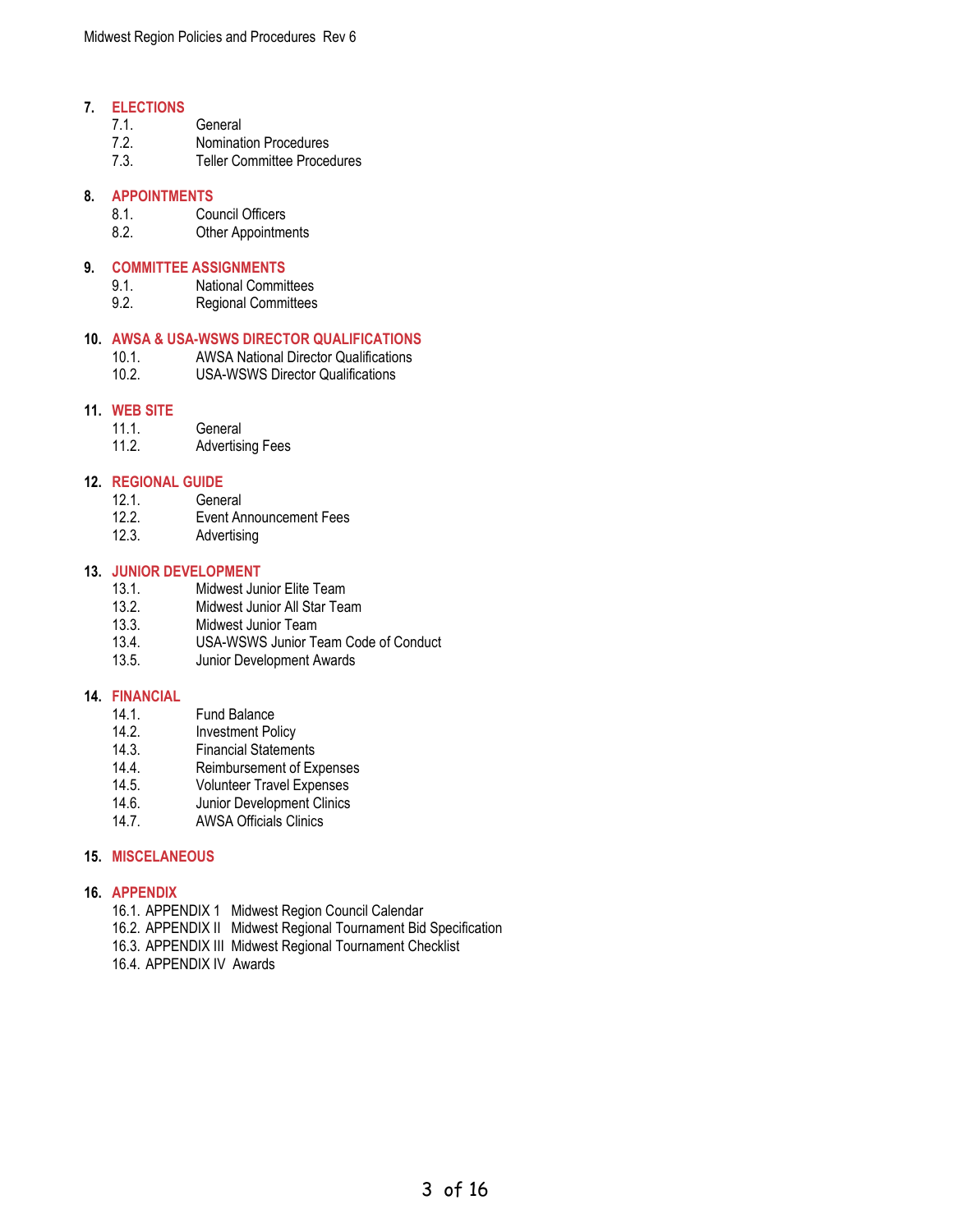# **MIDWEST REGION POLICIES AND PROCEDURES**

#### <span id="page-3-2"></span><span id="page-3-0"></span>**1. REGIONAL COUNCIL [\(Top\)](#page-3-2) [\(Contents\)](#page-1-0)**

#### **1.1. Regional Policy**

- The AWSA Midwest Regional Council (Council) has the authority to set, change and enforce policies and procedures within the bounds of the AWSA Midwest Region Bylaws and the AWSA Bylaws, by 2/3 majority vote.
- Membership only directs the Council, therefore, Council must vote on issues voted on by the membership, to make them official policy.

#### **1.2. Council Members**

- Each State Federation shall determine its' Council representative and selection shall be in accordance with the bylaws of each State Federation.
- Council members must be active USA-WSWS members and they must be AWSA full or associate members**.** They must be US citizens.
- State Federations may establish other qualifications for their Council Representative as they deem appropriate.
- The NCWSA Midwest Director shall be an ex-officio member of Council with voice and without vote.

#### **1.3. Membership**

- "Full" members are USA-WSWS members that are legal residents of the Midwest Region (per USA-WSWS membership records) and designate AWSA their primary sport discipline.
- "Associate" members are USA-WSWS members from other sport disciplines that compete, officiate, and/or participate in AWSA events and programs, but are not full members. Associate members are eligible to vote
- Per the AWSA bylaws, the EVP may grant associate member status, on an annual basis, to individual USA-WSWS members that request this status.

#### <span id="page-3-1"></span>**2. TOURNAMENTS [\(Top\)](#page-3-2) [\(Contents\)](#page-1-0)**

#### **2.1. Midwest Regional Tournament**

- **2.1.1. Tournament Authority**
	- Council shall have complete control of the Midwest Region Tournament (Tournament).
	- The Executive Vice President (EVP) will be the Council representative in all decisions regarding operations of the Tournament.

#### **2.1.2. Tournament Dates**

- Council shall determine the dates of the Regional Tournament.
- Generally the Regional Tournament shall be held the first weekend in Aug or one week before Nationals, which ever is latest in the year.

#### **2.1.3. Mandatory Requirements**

- The site shall provide all necessary technical equipment for a Class L or equivalent tournament*.*
- The hosting club will provide trophies, medals, or plaques for the first five (5) places of each event for each division and for overall in each division. The quality of the award shall be commensurate with standards set by the Council.
- The hosting club will provide room accommodations during the Tournament for the appointed Tournament officials listed below. The number of nights shall be the same as the length of the Tournament. In addition, officials noted with an asterisk (\*) will receive accommodations for an additional night preceding the Tournament.
	- o Chief Judge \*
	- o Assistant Chief Judge(s)
	- o Appointed Judges
	- o Chief Driver \*
	- o Chief Scorer \*
- The hosting club will provide meeting rooms of adequate size for the Summer Council meeting, the officials meeting and the Midwest Annual Membership meeting.

#### **2.1.4. Customary-Optional Requirement**

• Provide a Saturday Night Awards Banquet. Skiers and officials shall receive complimentary banquet tickets.

#### **2.1.5. Host Site Selection**

- Council shall select the Regional Tournament host site for the following ski year at the winter Council meeting (e.g. the 2014 host site shall be selected at the 2013 winter Council meeting).
- Council shall select the Regional Tournament host site by majority vote.
- Council may award the Regional Tournament to a host site for consecutive years.
- o Assistant Chief Scorer
- o Technical Controller \*
- o Safety Director
- o Assignment Coordinator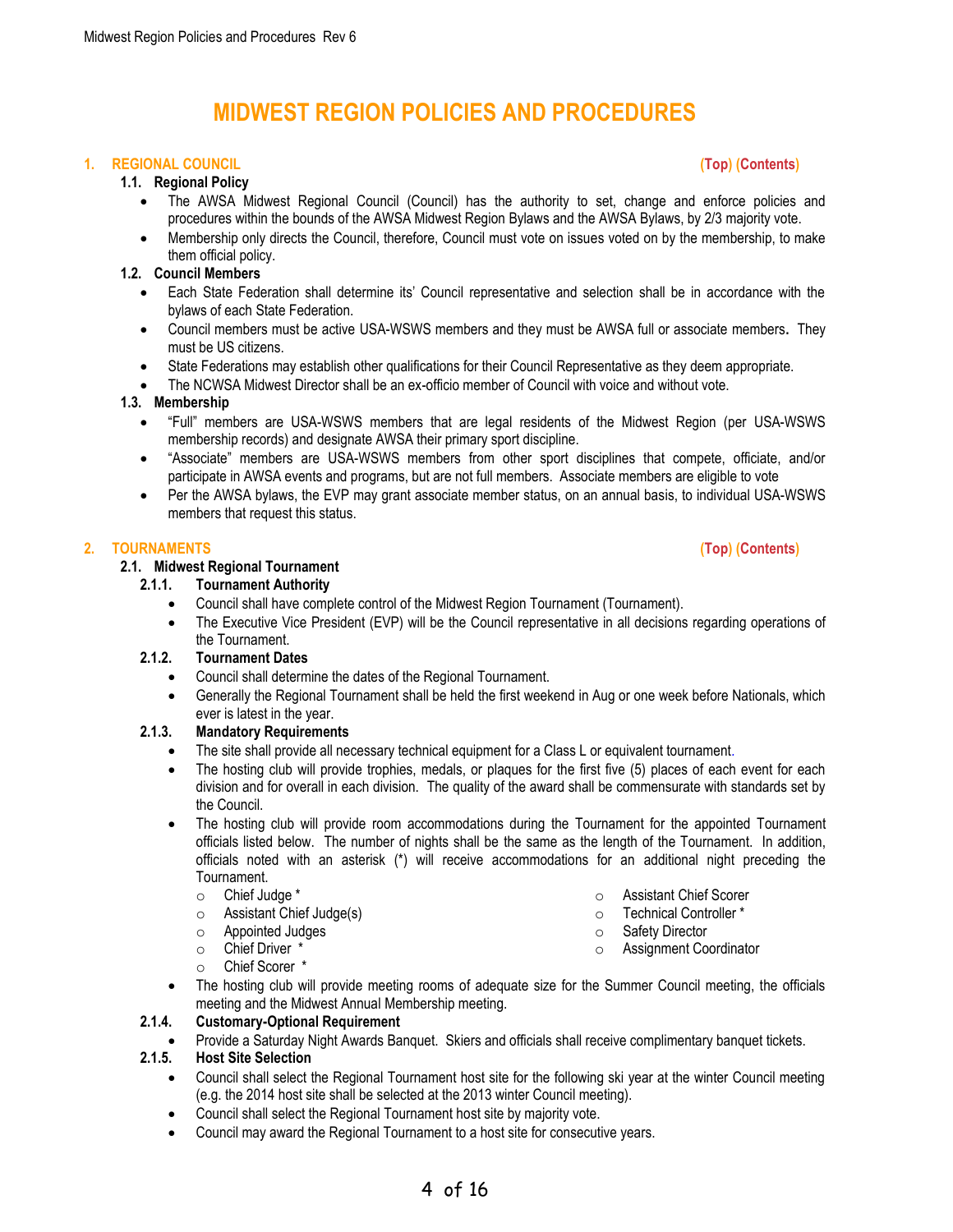#### **2.1.6. Bid Process**

- Bids for the Regional Tournament shall be solicited by the EVP a minimum of 90 days before the selection. Solicitation shall be via the Midwest website and via communication to the state federation representatives. The solicitation shall include a copy of the Midwest Region Tournament Contract and shall specify any specific site requirements.
- Bids for the Regional Tournament shall be submitted to the EVP no later than 30 days prior to the winter Council meeting where selection is to be made*.*
- Bidding host sites may make bid presentations to Council at the winter meeting.
- Bids shall include a preliminary budget for the Tournament and a proposal for entry fees.<br>
2.1.7. Classification

#### **2.1.7. Classification**

- The Regional Tournament will be an AWSA sanctioned record capability tournament.
- The class of each event (E,L,R) shall be the same as that years' Nationals, unless determined otherwise by Council (2011).
- Council shall determine event class (E, L, R) no later than the winter Council meeting prior to the Tournament (2012).

#### **2.1.8. Officials**

• Council shall determine the number of officials required based upon length of the event and the number of lakes that will be utilized in conducting the Tournament.

#### **2.1.9. Skier Qualification**

- Council shall establish skier qualification requirements for each division by event.
- Qualification to ski the Regional Tournament:
	- o Skiers that placed in the top 5 (slalom, trick, jump or overall) at the previous year's Regionals are automatically qualified to ski the current year Regionals, even if there has been a change in the skiers age division (2012).
	- $\circ$  Otherwise, qualification shall be based on the AWSA National Rankings List. Skiers achieving a ranking level 6 in slalom, trick, jump or overall, except Men 3 and Men 4 slalom, which requires ranking level 7, on the official "cut off date" automatically qualify for Regionals in that event. Council shall establish the official "cut off date" annually.
	- $\circ$  After the "cut off date" skiers who did not achieve a qualifying ranking level may still qualify for Regionals in any event or overall through any of the following last chance qualifying methods.
		- Increasing his average equal to or above the "cut off average" (COA), prior to closing registration for his event. At the cut off date, the National rankings list average of the last ranked skier in each division in slalom, tricks, jump, and overall will be established as the COA for that level;
		- **EXECT** Achieving a score equal to or above the COA at their State Championships or at any class C, E,L,R event between the cut off date and Regionals; (2009)
		- Placing in the top three (3) at their State Championship;
		- Holding a valid Open/M55K rating; or
		- Qualifying for Nationals at the cut off date.
	- $\circ$  Under exceptional circumstances an individual skier(s) qualification may be decided by the EVP and appointed regional judges, ties will be broken by the chief judge *(2010)*

#### **2.1.10. Tournament Entry Fees and Entry Deadline Dates**

- The Council shall approve Tournament entry fees and any discounts.
- The Council shall approve Tournament entry deadline dates. Unless changed by Council, the deadline dates shall be (2013):
	- The Tournament entry deadline shall be the Tuesday following the cutoff date (see 2.1.9).
	- $\circ$  The Tournament entry deadline for skiers qualifying by State Tournament placement (see 2.1.9), where their State Tournament is conducted after the "cutoff" date, shall be the Tuesday prior to the Tournament.

#### **2.1.11. Scheduling, Practice and Miscellaneous**

- The EVP shall have final approval of the schedule with input from the Chief Judge and the Host Tournament Director.
- Each event shall be seeded using the AWSA National Rankings List for the Midwest Region.The seeding score will be based on the most current AWSA National Ranking List available prior to the tournament.
- Out of region skiers shall ski first in their event(s) and are not eligible for placement.
- The EVP will mediate all registration problems that apply to the entry of a skier in the Regional Tournament.
- Junior Events shall be scheduled to finish before the awards banquet.
- Practice on unused water before and during the tournament shall be at the option of the tournament sponsor and offered equally to ALL contestants.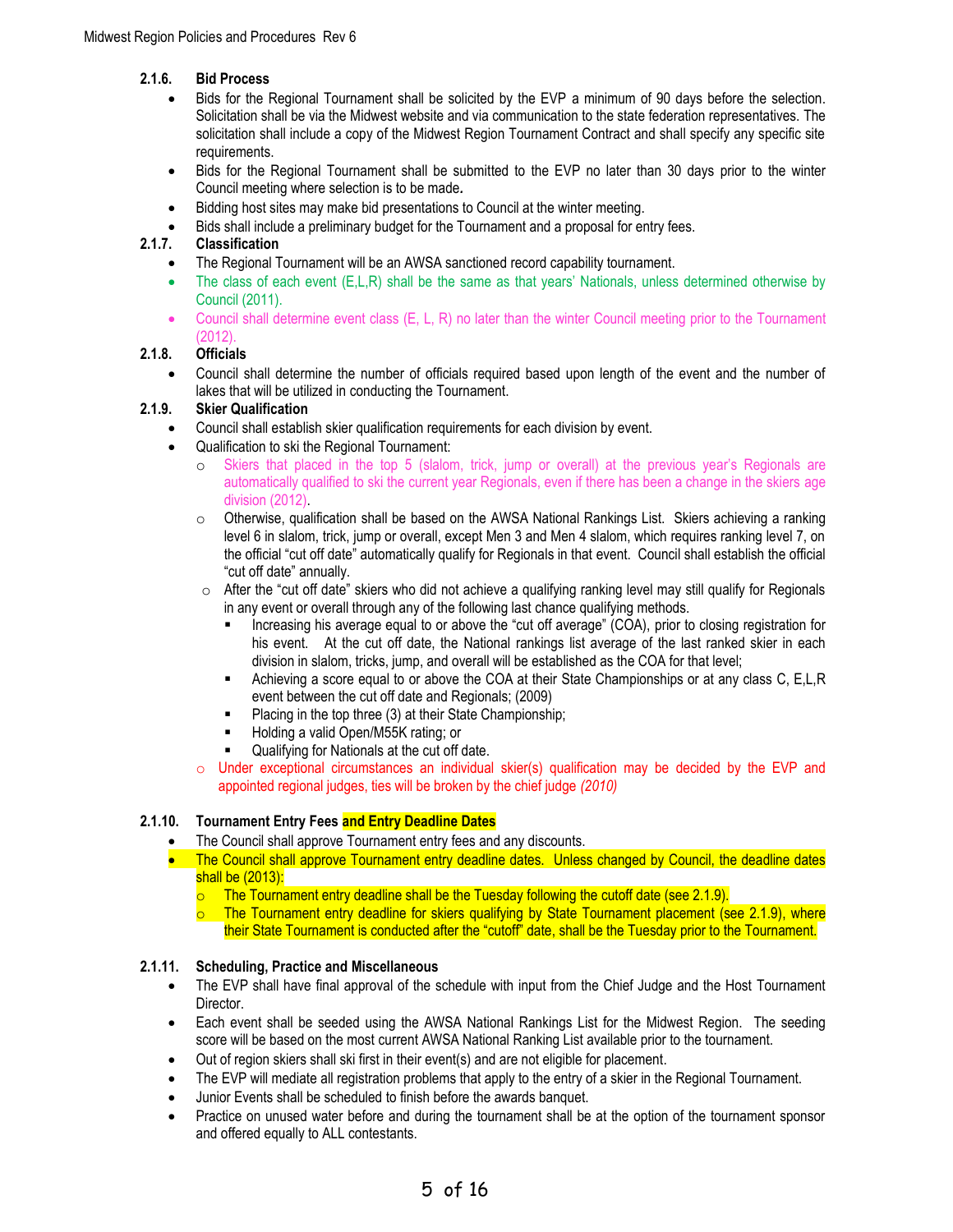- The Technical Controller and Chief Driver shall have priority over practice at the tournament site on the day before the tournament.
- The Regional Tournament is exempt from regional sanction fees.

#### **2.1.12. Towboats**

- AWSA shall determine the boat manufacturers qualified to pull the Regional Tournament.
	- o The EVP in conjunction with the Chief Driver and Tournament Director shall determine the minimum number of towboats required from each manufacturer.
- Council shall determine the towboat event assignment (boat draw) process at the winter meeting.
	- Use the AWSA Water Ski Nationals boat draw (with minor variances if necessary) or
	- $\circ$  Use the Midwest Region boat draw process (2013)
- The Midwest Region towboat assignment process:
	- $\circ$  Event assignment shall be done by dividing the scheduled events into groups equal to the number of the manufacturers qualified to participate. Each group shall be of approximate "equal weight" relative to number of skiers in each event and prestige of the divisions. The Chief Judge and Chief Driver shall create the event groups.
	- $\circ$  Towboat selection shall be done by the Chief Judge and Chief Driver by random draw. The draw for towboat use shall be done publicly and posted the day before the competition begins.
	- $\circ$  Towboat selection for 57-kph jump events shall be by random draw from manufacturers providing a high horsepower towboat. If no high horsepower boats are available, the 57-kph jump events shall be included in the event groups detailed above.

#### **2.1.13. Special Awards**

- Tommy Dorwin Award This award may be presented to anyone each year at the Regional Championships. The purpose is to reward a person, who through unselfish hard work and dedication, volunteers above the call of duty to the successful completion of the tournament. See Appendix IV Awards for selection details
- Mary Jo Powers Officials Award This award may be presented to a rated Judge, Driver, Scorer, Safety or Technical official each year at the Midwest Championships. The purpose is to reward an official, who through unselfish hard work and dedication, contributes above the call of duty to the successful completion of the tournament. See Appendix IV Awards for selection details

#### **2.2. Other Tournaments [\(Top\)](#page-3-2) [\(Contents\)](#page-1-0)**

#### **2.2.1. Scheduling Tournaments**

- State Federations shall have full autonomy to schedule tournaments in their respective state, except there shall only be one state tournament per state and no other tournament will be sanctioned in that state on that weekend.
- State Federations are encouraged to hold scheduling meetings prior to the Council winter meeting to coordinate and schedule tournaments and activities for the upcoming ski year.

#### **2.2.2. Sanction Approval**

- Sanctions for AWSA Tournaments conducted in the Midwest must be approved by the EVP.
- AWSA tournament sanction applications submitted after January 1 requires approval of the State Federation President or Council Representative prior to EVP sanction approval.
- Tournament sanctions shall not be approved if a sponsor has unpaid sanction fees or is not in good standing with the Council or with AWSA for any reason.

#### **2.2.3. Sanction Fees**

- Council will establish and approve regional sanction fees to be collected for each AWSA sanctioned tournament conducted in the Region.
- Regional sanction fees are due prior to EVP sanction approval.
- Regional sanction fees:
	- <p>\n<math>\circ</math> \$75 <br/>\n AWSA Class C and higher tournaments<br/>\n<math>\circ</math> \$30 <br/>\n NSL, U-Can-Do-It Challenge, Fun. etc\n</p>
	- NSL, U-Can-Do-It Challenges, Fun, etc
	- o \$300 Maximum sanction fee for a **single site** per calendar year.
- Sanction fees include a tournament announcement in the Midwest Regional Guide (see 12.2 for details). Regional sanction fees apply regardless of whether the tournament is in the regional guide, except the NSL, U-Can-Do-It Challenges, and Fun sanction fee will be waived if the event is not in the guide.

#### **2.2.4. Tournament Operational Guidelines**

**2.2.5. Miscellaneous Tournament Guidelines**

#### <span id="page-5-0"></span>**3. SELECTION OF EVENT OFFICIALS [\(Top\)](#page-3-2) [\(Contents\)](#page-1-0)**

**3.1. General**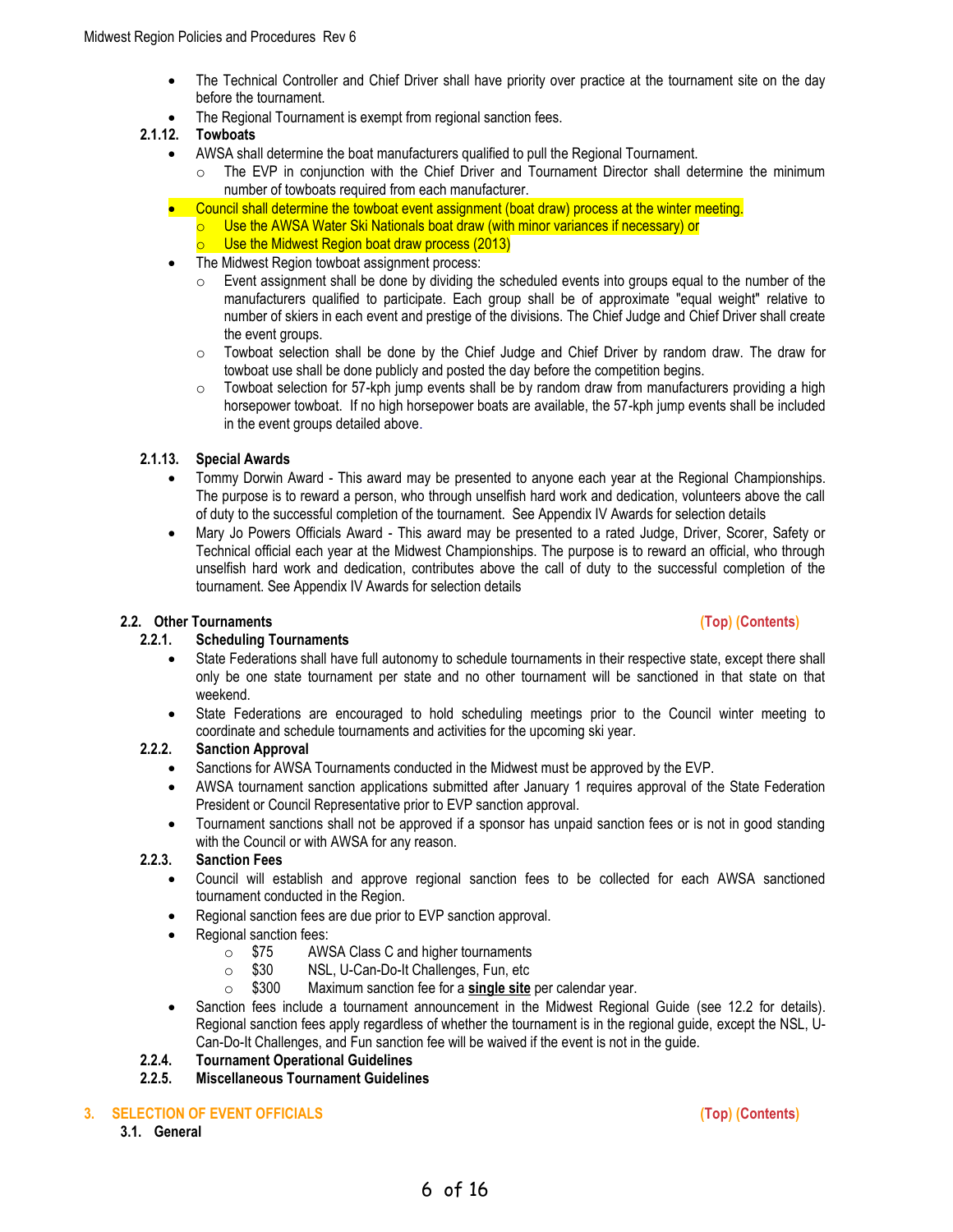- Council shall select Midwest appointed and assigned officials for the Regional and National Tournaments by written ballot.
- The Regional representative of the Judges/Scorers Committee shall send an invitation to Midwest three event regular and senior officials in the fall, asking them to submit their name if they are interested in working the Regional and/or National tournament(s). The Regional representative of the Drivers Committee shall send a similar invitation to Midwest two and three event senior drivers.
- There is no limit on the number of consecutive years an official or driver can be appointed or assigned to the Regional or National tournaments.(2013)

#### **3.2. Regional Tournament**

- Council shall appoint the following years Chief Judge, Chief Scorer and Chief Driver at the summer Council meeting.
- The Tournament Director shall submit the Chief Safety Director and the Chief Technical Controller names to Council for approval at the winter Council meeting closest to the Regional Tournament**.**
- The Regional representative of the Judges/Scorers Committee shall submit the list of interested officials to Council at the winter Council meeting preceding the event. Council shall select the Assistant Chief Judges, Appointed Judges, and the Assignment Coordinator from the names submitted.
- The Chief Scorer, Chief Driver, Chief Safety Director and the Chief Technical Controller shall select their respective Assistants. The Assistant Chief Driver shall be selected from the appointed drivers.
- Council shall select the appointed drivers using the following guidelines:
- o Council will select up to nine (9) appointed drivers, *(2009).*
	- o Driver qualifications:
		- Two or three event senior driver
		- Approval of the [drivers' committee](mailto:jbeebe1@cox.net) representative. This approval shall be based upon the previous years driving record (based on the Midwest drivers "blue card"); review of video from a current or previous year record tournament; and a review of driver statistics as required under AWSA rule 1.13.
		- Blue cards must be received by the driver committee representative by October 31<sup>st</sup>.
	- o When necessary and with approval of the Chief Judge, the Chief Driver may fill driving assignments with non-appointed, qualified drivers (2011).

#### **3.3. National Tournament**

- Council shall nominate appointed and assigned judges; appointed and assigned scorers; appointed drivers; and announcer(s), to represent the Midwest at the AWSA National Tournament, from the list of interested officials.
- National tournament appointed drivers shall be selected from the list of appointed Regional tournament drivers.
- Drivers must be three event senior drivers.

**4.1. General**

- Council has final approval of regional records.
- Records are recognized for performances by skiers who, at the time of the performance, are legal residents of the Midwest Region per USA-WSWS membership records.
- Skiers are responsible for submitting performances to be considered for regional records. Performances submitted will be validated against official AWSA or IWWF scorebooks
- Single performances may be recognized in two or more categories if it meets the requirements for each.
- Skiers are responsible for submitting proof of performance to the Record Coordinator, for records other than Regional Championship Records.
- If a rule or guideline change causes an existing record to be incomparable with current conditions, the record may be moved or adjusted to meet the new conditions or it may be retired.
- Regional records will be published on the Midwest website and in the Regional Guide.

#### **4.2. Midwest Regional Championship Records**

• Midwest Regional Championship Records may only be set at the Midwest Regional Tournament by skiers eligible to place in the tournament.

#### **4.3. Midwest Tournament Records**

• Midwest Tournament Records are performances at any AWSA sanctioned class C or higher tournament held in the Midwest Region.

#### **4.4. Midwest Skier Records**

• Midwest Skier Records are performances by a Midwest skier at any AWSA or IWWF sanctioned Record Capability tournament, regardless of tournament location.

#### **4.5. State Records**

- State Federations shall have jurisdiction over their respective records.
- **4.6. Regional Ranking List Champions**

### 7 of 16

#### <span id="page-6-0"></span>**4. RECORDS [\(Top\)](#page-3-2) [\(Contents\)](#page-1-0)**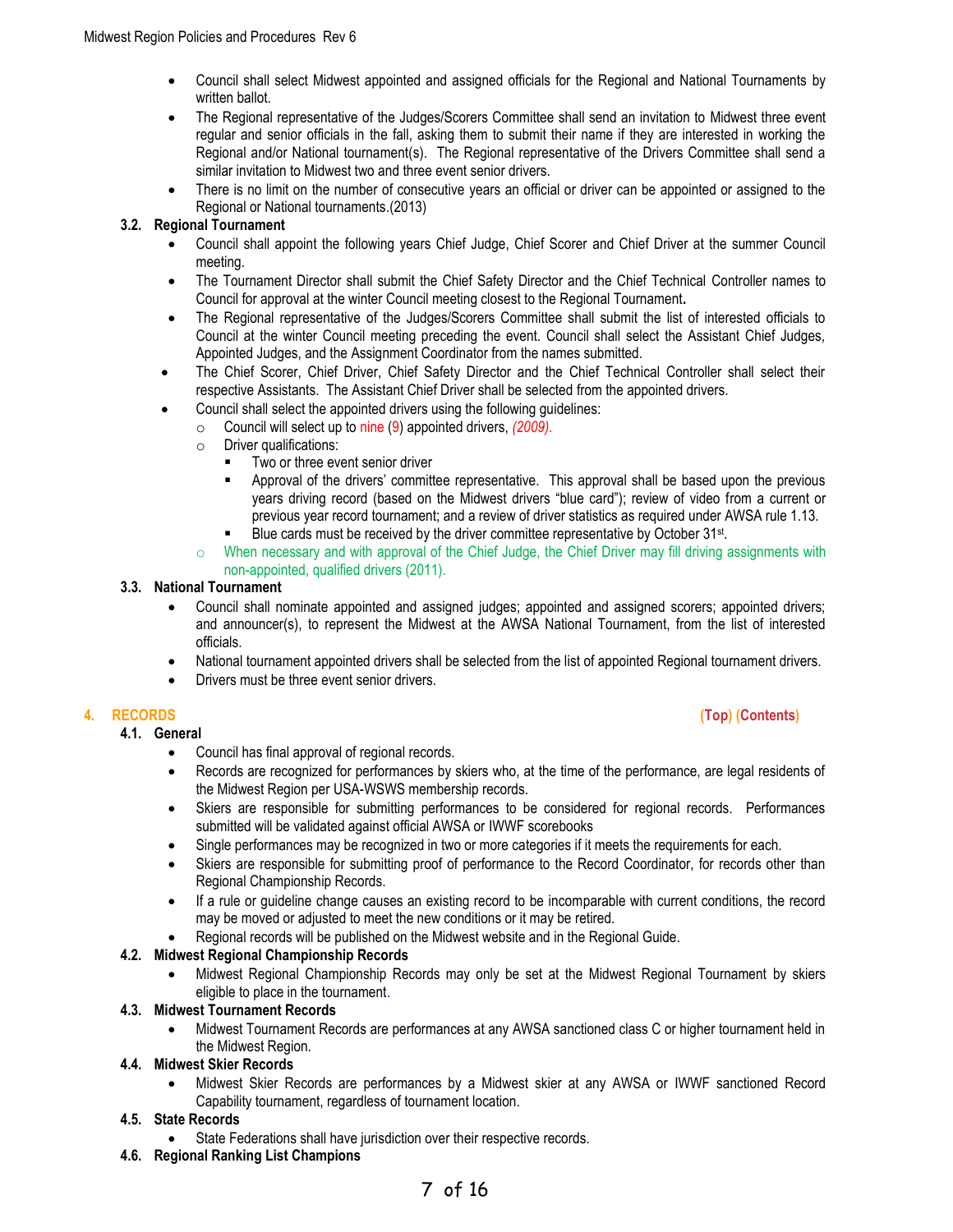- At the end of each AWSA ski year the Council shall recognize Regional Ranking Champions.
- The form of recognition shall be determined by Council.

#### **5.1. Annual Membership Meeting**

- As prescribed in the Bylaws, the annual membership meeting shall be held within the bounds of the Region during the regional tournament.
- The agenda shall be approved by Council at the summer Council meeting and shall be posted on the website and at the regional tournament site.

#### **5.2. Council Meetings**

- As prescribed in the Bylaws, Council shall meet (summer meeting) within ten (10) days prior to the annual membership meeting.
- Council shall meet (winter meeting) within 30 days prior to the AWSA Board winter meeting.
- Meeting dates and location shall be determined by Council.
- Council meetings are open to all Midwest members (except executive sessions).
- The EVP shall submit an agenda to Council 10 days prior to the scheduled meeting.

#### **5.3. Minutes of Meetings**

- Minutes of each membership and council meeting shall be prepared.
- Minutes will be reviewed by the EVP and posted on the Midwest website by the 30th day following the meeting.
- Minutes are considered pending until approved by Council.

#### <span id="page-7-1"></span>**6. ELECTRONIC BALLOTING PROCEDURES [\(Top\)](#page-3-2) [\(Contents\)](#page-1-0)**

#### **6.1. General**

• The EVP shall determine when electronic balloting is required.

#### **6.2. Resolution**

• The author of an issue for Council consideration shall present the issue in resolution form.

#### **6.3. Discussion Period**

• The EVP shall send the resolution, in electronic form, to Council for an online discussion. The discussion period shall be determined by the EVP and generally shall run ten (10) days.

#### **6.4. Ballot**

• At the end of the discussion period, the EVP shall prepare an electronic ballot, to be sent to the Council for voting. The time span for the Council to vote on the ballot shall be set by the EVP.

#### **6.5. Ballot Results**

- The EVP shall notify Council of the final ballot results
- The EVP shall send the ballot as presented, the voting record, and the ballot results to the Secretary for inclusion in the official records of the Region.
- Electronic ballots shall be ratified at the next scheduled Council meeting.

#### <span id="page-7-2"></span>**7. ELECTIONS [\(Top\)](#page-3-2) [\(Contents\)](#page-1-0)**

#### **7.1. General**

- This section pertains to the election of the EVP; the AWSA National Directors and the alternate AWSA National Director; and USA-WSWS Director and alternate USA-WSWS Director.
- The election shall be conducted by official ballot. Such ballot will be published on the Midwest Region website; published in the Midwest Regional Guide and/or published by other means determined by Council.
- The official ballot will indicate the names of the nominees submitted by the Nominating Committee and will provide space for write-in candidates.
- Write in candidates must meet the qualification requirements of the position. To be considered an official write in candidate, the individual must notify the EVP of their intent to run for a position on the Council no later than ten (10) days prior to the summer Council meeting.
- Ballots shall be submitted in writing. Electronic ballots are valid when electronic voting is authorized by Council.
- Council shall determine when and how electronic voting will be used.

#### **7.2. Nomination Procedures**

- A Nominating committee composed of at least three (3) members from the Region shall be appointed by the EVP no later than sixty (60) days after the summer council meeting. As far as practical, the members of this committee should geographically represent the Region.
- The Nominating Committee shall attempt to secure two qualified and willing candidates for each position being contested.
- The nominating Committee shall submit the slate to Council 30 days prior to the Winter Meeting.

#### **7.3. Teller Committee Procedures**

#### <span id="page-7-0"></span>**5. MEETINGS [\(Top\)](#page-3-2) [\(Contents\)](#page-1-0)**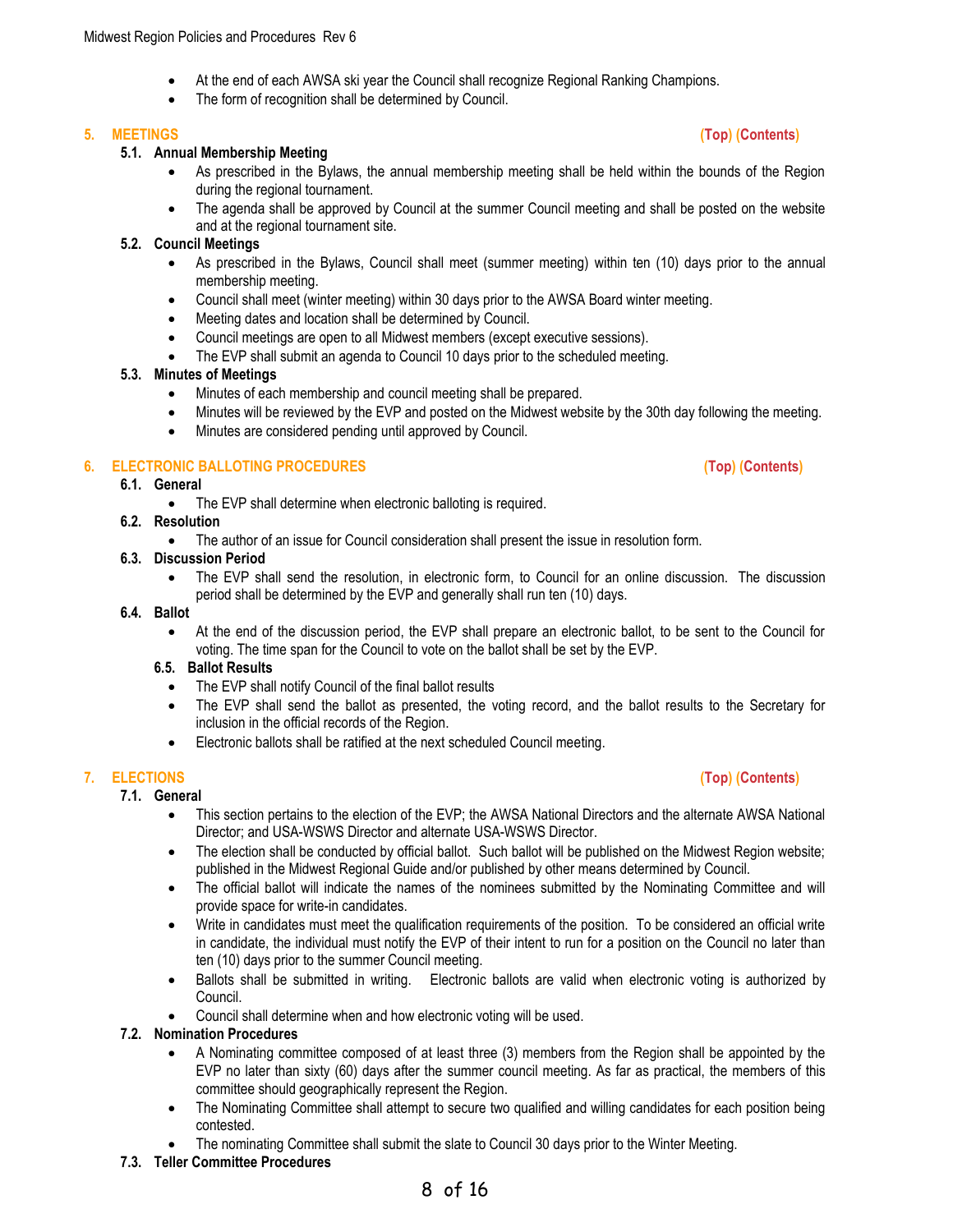- A Tellers committee of at least three (3) members from the Region shall be appointed by the EVP no later than sixty (60) days prior to the Annual Council Meeting. The EVP shall designate the committee chair.
- A roster of full members eligible to vote shall be obtained by the Tellers Committee from USA-WSWS. The EVP shall provide the Tellers Committee with the list of associate members eligible to vote.
- To be valid, ballots must be received by the Tellers Committee as follows:
	- $\circ$  Written ballots submitted in person must be received by 2:00 pm on Saturday of the Regional Tournament.
	- $\circ$  Absentee ballots submitted in writing must be received at the designated address by 5pm on the date designated by the Council, generally the Tuesday before the Regional Tournament.
	- $\circ$  Electronic ballots must be received by 5:00 pm on the date designated by the Council, generally the Tuesday before the Regional Tournament.
- The Teller's Committee shall ascertain that ballots are valid and make a count of the ballots. The Chair has the responsibility for safekeeping of the ballots.
- The winners of the elections shall be announced at the annual Membership meeting.

#### <span id="page-8-0"></span>**8. APPOINTMENTS [\(Top\)](#page-3-2) [\(Contents\)](#page-1-0)**

#### **8.1. Council Officers**

• The EVP shall appoint a treasurer and secretary, for one-year terms.

#### **8.2. Other Appointments**

- The EVP shall appoint a regional record coordinator, for a one-year term.
- The EVP shall appoint a regional guide editor, for a one-year term.
- The EVP shall appoint a webmaster, for a one-year term.

#### <span id="page-8-1"></span>**9. COMMITTEE ASSIGNMENTS [\(Top\)](#page-3-2) [\(Contents\)](#page-1-0)**

#### **9.1. National Committees**

• The EVP shall recommend, and the Council shall approve, Region members as candidates to serve on all AWSA Standing National Committees, except the Executive Committee.

#### **9.2. Regional Committees**

- Nominating committee- see Elections-Nominating Procedures.
- Tellers committee- see Elections-Teller Committee Procedures.

#### <span id="page-8-2"></span>**10. AWSA & USA-WSWS DIRECTOR QUALIFICATIONS [\(Top\)](#page-3-2)**

#### **[\(Contents\)](#page-1-0)**

#### **10.1. AWSA National Director Qualifications**

- Mandatory Qualifications of Candidates for Board membership:
	- o U.S. Citizenship
	- o Current valid USA-WSWS and AWSA membership
- In addition, they must meet two (2) of the following qualifications:
	- o Current or previous AWSA Director
	- o Current or previous voting member on an AWSA Standing Committee
	- o Current or previous voting member of an AWSA Regional Council
	- o Current AWSA: Regular or Senior Judge, Scorer, or Driver; Technical Controller; or Regional or National Safety Director.
- Desirable Qualifications: In addition, the following background factors are to be considered as desirable for Board membership, and are to serve as guidelines for Regional Elections:
	- o Ability to travel and attend AWSA Board meetings
	- o Good knowledge of the functions of AWSA
	- o Good organizational background
	- o Good character and personality traits
	- o Ability to communicate well
	- o No conflicts of interest
	- $\circ$  Active in the sport of water skiing in some capacity

#### **10.2. USA-WSWS Director Qualifications**

• The candidate will be required to meet the qualifications for ASWA National Director.

9 of 16

• In addition the candidate must have served no less than two (2) full years on the AWSA Sport Discipline Board, as a voting member, prior to election to the USA-WSWS Board per USA-WSWS Bylaws

#### <span id="page-8-3"></span>**11. MIDWEST REGION WEB SITE [\(Top\)](#page-3-2) [\(Contents\)](#page-1-0)**

**11.1. General**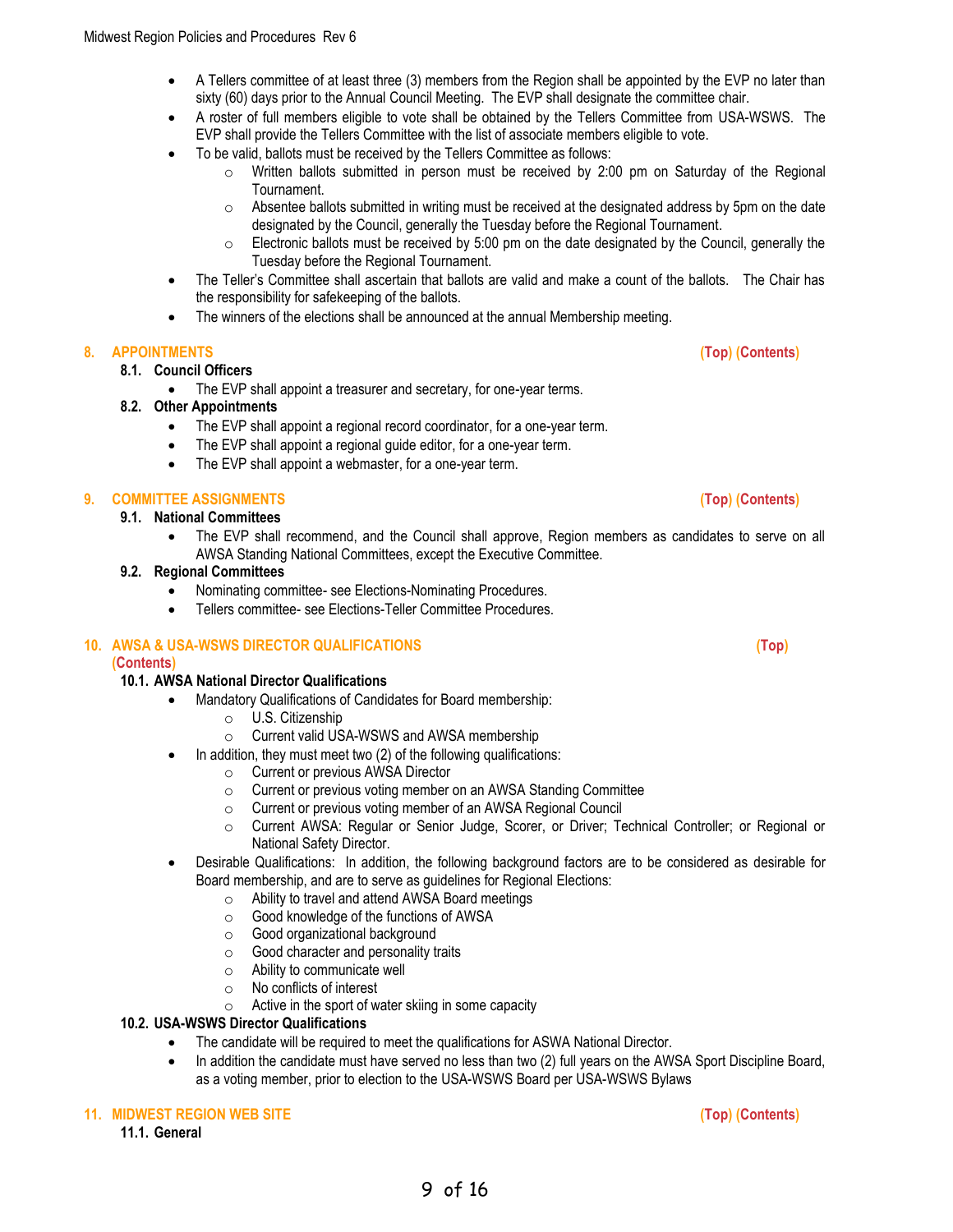• A regional website will be maintained for the purpose of promoting water skiing in the Region and to provide timely and relevant information to members of the Region.

#### **11.2. Advertising**

- Advertising shall be allowed on the regions web site and rates shall be determined by the Webmaster and EVP with final approval by Council.
- Advertising rates-tbd

#### <span id="page-9-0"></span>**12. REGIONAL GUIDE [\(Top\)](#page-3-2) [\(Contents\)](#page-1-0)**

#### **12.1. General**

- If the regional guide is published in hardcopy, a copy will be sent to all Midwest AWSA members.
- Council shall establish event announcement and advertising fees.
- The regional guide shall be posted on the regional web site.

#### **12.2. Event Announcement Fees & Deadlines**

- AWSA Sanctioned Events
	- $\circ$  Event announcement fees are included in the regional sanction fee.
	- $\circ$  To be included in the Regional Guide, tournament announcements have the following deadlines (2012):
		- December 15: The USA-WSWS online sanctioning process must be INITIATED for each tournament no later than 5 PM on December 15. Tournaments initiated after that date/time will incur a \$25 late fee.
		- December 31: Tournaments initiated in the USA-WSWS online sanction system after 5PM on December 31 are **not guaranteed to be in the Guide**. At the sole discretion of the Guide Editor, such events may be included if they will not adversely affect publishing deadlines.
		- **■** January 10: Tournament sanctions should be FINALIZED in the USA-WSWS online sanction system no later than 5PM January 10. Tournament sanctions finalized after Jan 10 **may not be included** in the Regional Guide. At the sole discretion of the Guide Editor, such events (and related online corrections) may be included if they will not adversely affect publishing deadlines..
		- January 10: **Regional sanction fees** must be *RECEIVED* no later than January 10; the date final announcement copy is due. Tournament announcements *will not be included* in the Regional Guide if sanction fees are received after January 10.
	- $\circ$  The Guide Editor is authorized, at their sole discretion, to modify any or all of these deadlines for an individual event or all events, so long as they will not adversely affect publishing deadlines.
- Non AWSA Sanctioned Events
	- $\circ$  Tournaments or events not sanctioned by the Region (ie ABC, NSSA, NCWSA, WSWD, AKA, AWA, etc) will be charged the following fees for an announcement similar to the AWSA sanctioned event announcement.
	- o \$100 NSSA
	- o \$75 ABC
	- $\circ$  \$60 AKA, AWA,<br> $\circ$  \$30 NCWSA, N'
	- NCWSA, NWL, WSDA, etc
	- o Non AWSA sanctioned events must adhere to the AWSA sanctioned event deadlines outlined above.(2012)

#### **12.3. Advertising**

- Council shall set regional guide advertising rates.
- Standard Rates:
	- o \$30 Business Card
	- $\circ$  \$100  $\frac{1}{4}$  page
	- $\circ$  \$200  $\frac{1}{2}$  page
	- o \$350 full page.
- Advertising must be furnished camera ready and is the responsibility of the advertiser.

#### <span id="page-9-1"></span>**13. JUNIOR DEVELOPMENT [\(Top\)](#page-3-2) [\(Contents\)](#page-1-0)**

#### **13.1. Midwest Junior Elite Team**

- The Midwest Junior Elite Team will be selected annually at the Midwest Regional Tournament.
- The Midwest Team consists of 16 members (8 girls & 8 boys). *(2009)*
- The Team shall be selected from Girls/Boys 2&3 skiers with at least one-year eligibility remaining.
- Selection is based on a formula that averages the Regional Tournament performance and the skier's National Rankings Average as of the current Regional Championship. Each score is weighted equally (50/50). (2009)
- The first selection for each division shall be the Overall skier with the highest three (3) event Overall NOPS score based on the above mentioned formula. The second selection for each division shall be the skier who skis a minimum of two events with the highest two events NOPS scores. The third selection shall be the skier with the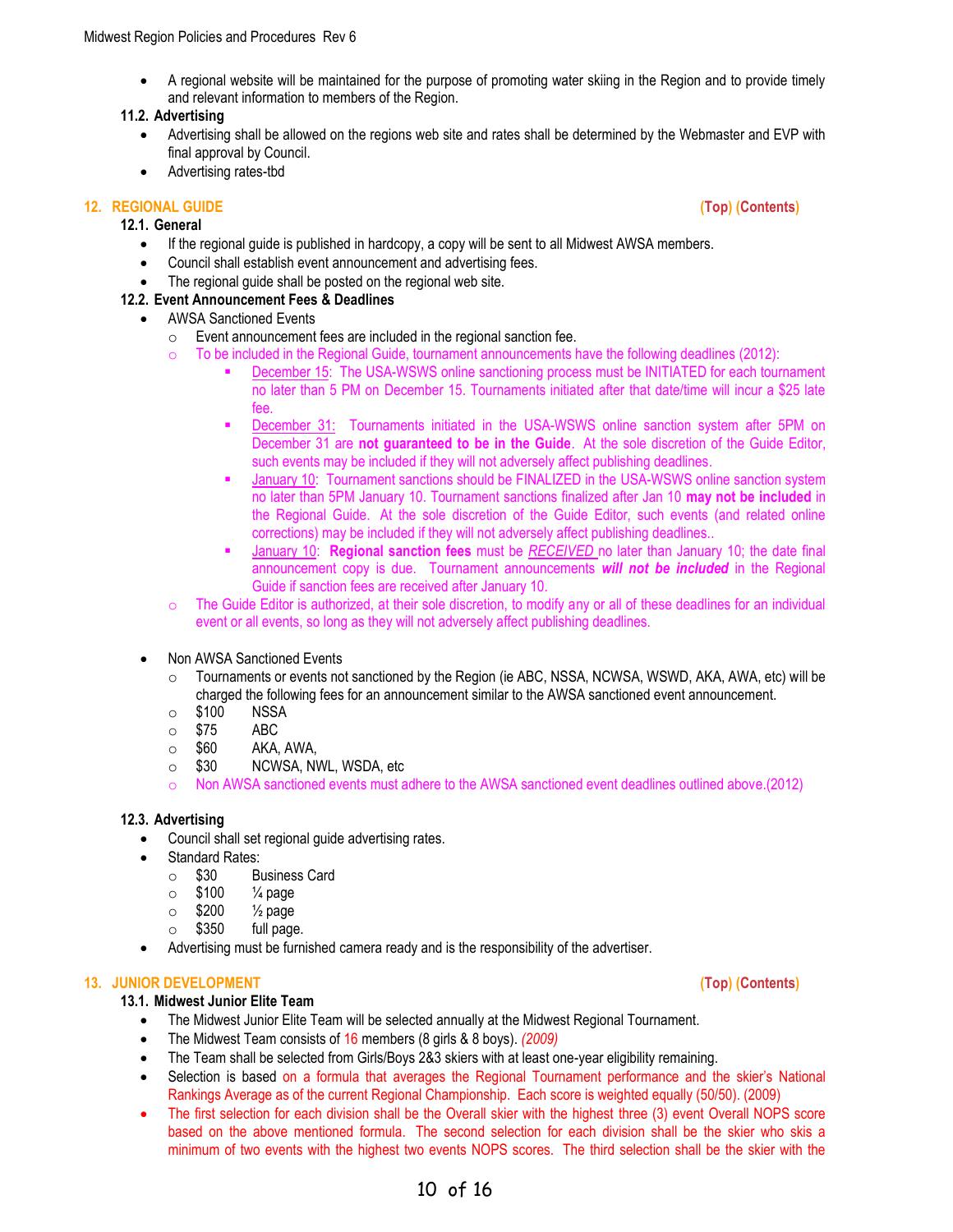highest single event NOPS score (S, T or J) using the above mentioned formula. The fourth selection shall be the next skier with the highest three (3) event NOPS Overall score (S, T and J) that has not already been selected to the team. (2009)

#### **13.2. Midwest Region All Star Team**

- The Midwest All-Star Team will be chosen and announced at each Regional Tournament.
- The team will consist of six members and one alternate comprised of Boys and Girls 2 and 3.
- To be eligible for the Regional All-Star Team, the skier must:
	- o be a U.S. citizen
	- $\circ$  be a member of USA Water Ski and in good standing
	- o be a current skier in Boys 2, Boys 3, Girls 2 or Girls 3
	- o be committed to attending and skiing in that year's Nationals.
- The skier's NOPS points will be used for the selection process. Skiers will be chosen based on their regional seeding as 60 percent and their regional performances as 40 percent. The strongest three-event athletes will be chosen first, followed by two-event athletes and then single event athletes. Each of the four divisions will be represented on the team, with gender distribution at either 3/3 or 4/2.
- Members of the 12-member National Junior Team and members of any other national or international teams are not eligible. Members of the 24 member National Junior Development team are eligible.

#### **13.3. Midwest Junior Team**

- The Midwest Junior Team shall be selected annually at the Midwest Regional Tournament.
- The Team shall consist of all Girls/Boys 1-3 skiers that compete in the Midwest Regional Tournament.

#### **13.4. USA Water Ski Code of Conduct**

• The USA Water Ski code of conduct applies to junior skiers selected to the Midwest Region Elite and All Star teams.

#### **13.5. Junior Development Awards:**

- Junior Scholarship Awards (2009)
	- Recipients shall be selected annually at the Regional Tournament.
	- The scholarship that donates the highest money shall be awarded to the skier with the highest Overall NOPS score. The scholarship with the second highest money shall be awarded to the skier with the second highest Overall NOPS score, etc.
	- If the skier with the highest Overall NOPS is a Girl skier, the second scholarship shall be awarded to a Boy skier and vice versa. Additional scholarship awards shall alternate between Girl division and Boy division skiers.
	- The sequence for scholarship awards shall be finalized at each summer council meeting.
		- Current Scholarship Awards:
			- o Correct Craft Award
			- o Jeff McCullough Award

#### • **Junior Most Improved Awards**

- o Objective: To give more awards to juniors, especially to those who may not have medaled but have improved substantially in their skiing efforts.
- $\circ$  Most improved awards will be given in all three events to all junior divisions.
- $\circ$  Athletes must be in a division for one year in order to compare results
- $\circ$  The regional championship seeding score from the current ski year will be compared with the same seeding score of the previous ski year to determine improvement.
- $\circ$  A skier would only receive the award once in a division. However, this is up to the discretion of the region's chairperson.
- $\circ$  Ties will be broken by giving it to the older skier or if the same age, by giving both of them an award.(an extra one would need to be ordered and distributed later).
- o The region's committee will decide if every junior is eligible or if only those who do not medal at the regional championships will be eligible. (In large regions, excluding the medalists from these awards spreads more awards to more skiers. However, smaller regions may not have enough skiers in a particular division to do this.)
- $\circ$  The awards will be given out at the junior development party or whenever the committee of the region feels is appropriate.

#### **14.1. Fund Balance**

• The Region should maintain a fund balance of 1.5 times the average of the proposed budget for the current fiscal year and the actual expenditures for the prior two fiscal years.

#### **14.2. Investment Policy**

• All moneys shall be kept in interest bearing accounts insured by an agency of the Federal Government or other appropriate insurance.

#### <span id="page-10-0"></span>**14. FINANCIAL [\(Top\)](#page-3-2) [\(Contents\)](#page-1-0)**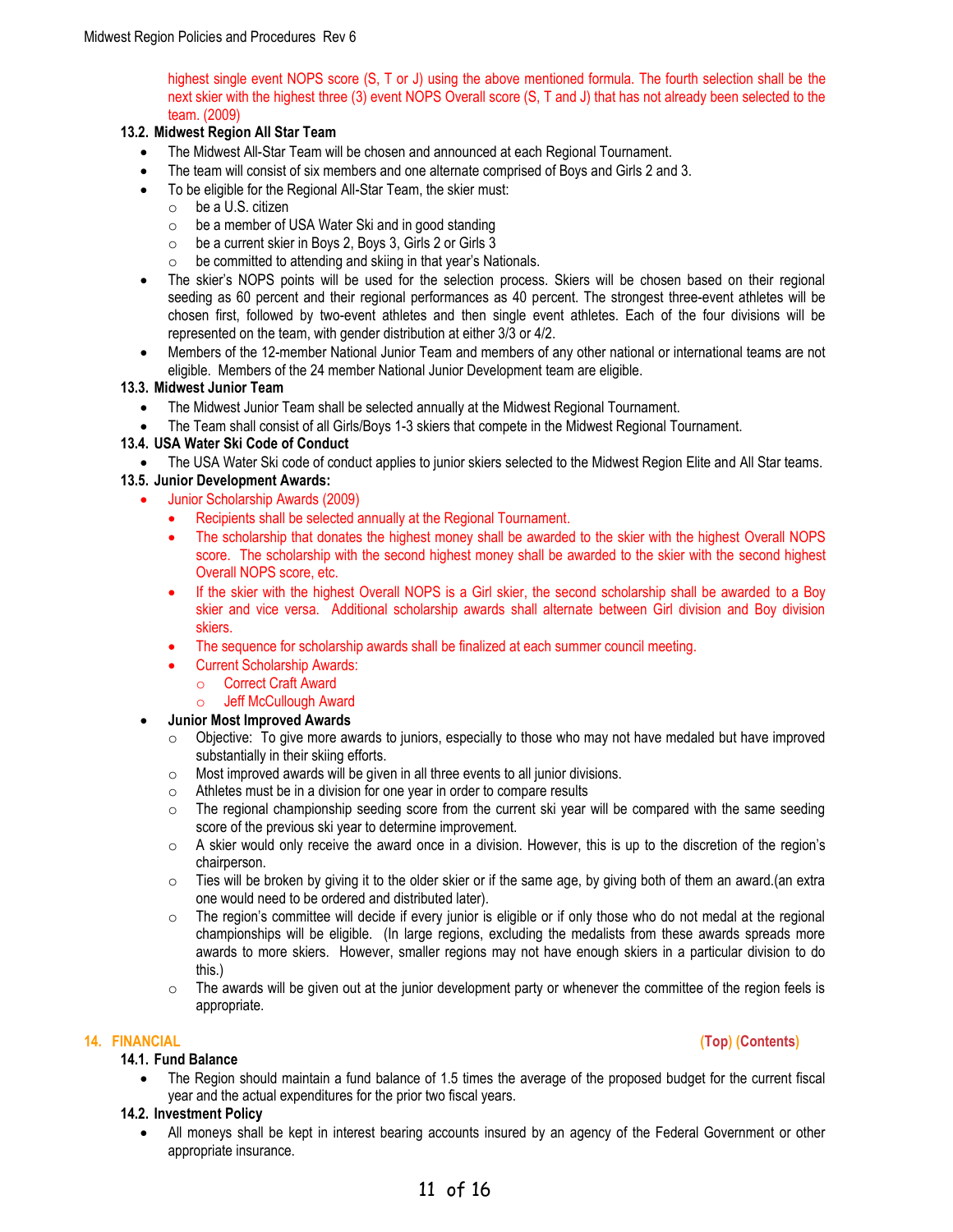#### **14.3. Financial Statements**

- The Treasurer shall prepare a financial report and accompanying budget in a format acceptable to Council for approval at the winter meeting.
- The financial report and budget shall be made available to the membership within 30 days of Council approval.

#### **14.4. Reimbursement of Expenses**

• Expenses shall be reimbursed when: 1) the item is budgeted, or if not budgeted, approved by the EVP and a majority of the National Directors; 2) proper documentation submitted, i.e. invoice and 3) approved by the Treasurer. • EVP expenses shall be approved by a National Director.

#### **14.5. Volunteer Travel Expenses**

- Council shall consider reimbursement of travel expenses as part of the annual budgeting process. Reimbursement is limited to travel to attend AWSA meetings as Regional representatives, subject to the following guidelines:
	- o The EVP, AWSA National Directors, USA-WSWS Director, and the IAC and Rules committee representatives may be reimbursed up to \$300 annually for documented travel expenses.
	- o Other National Committee representatives or Regional members traveling on Regional business may be reimbursed up to \$300 annually for documented travel expenses, if budgeted or approved in advance by the EVP.
	- o Regional and National Tournament Officials shall not be reimbursed for travel expenses
	- o Mileage will be reimbursed at the mileage rate allowed for charitable tax deductions.

#### **14.6. Junior Development Clinics**

- The Region will reimburse each state federation for expense shortfall up to \$250 each year for conducting a junior development clinic in their state.
- State federations must submit expense documentation to the Treasurer for reimbursement.

#### **14.7. AWSA Official Clinics**

- The Midwest Region will reimburse each clinic host for expense shortfall up to \$100 for conducting a sanctioned AWSA Officials clinic. This includes drivers, judges, scorers, safety and technical clinics.
- Combined clinics qualify for a multiple reimbursement, except for combined judges/scorers clinics. Combined judges/scorers clinics may qualify for multiple reimbursements with prior EVP approval.
- Clinic hosts must submit expense documentation to the Treasurer for reimbursement.

#### <span id="page-11-1"></span><span id="page-11-0"></span>**15. MISCELLANEOUS [\(Top\)](#page-3-2) [\(Contents\)](#page-1-0)**

**16. APPENDIX [\(Top\)](#page-3-2) [\(Contents\)](#page-1-0)**

**16.1. APPENDIX I Midwest Regional Calendar 16.2. APPENDIX II Standard Bid Form for the Regional Tournament 16.3. APPENDIX III Regional Tournament Checklist 16.4. APPENDIX IV Awards**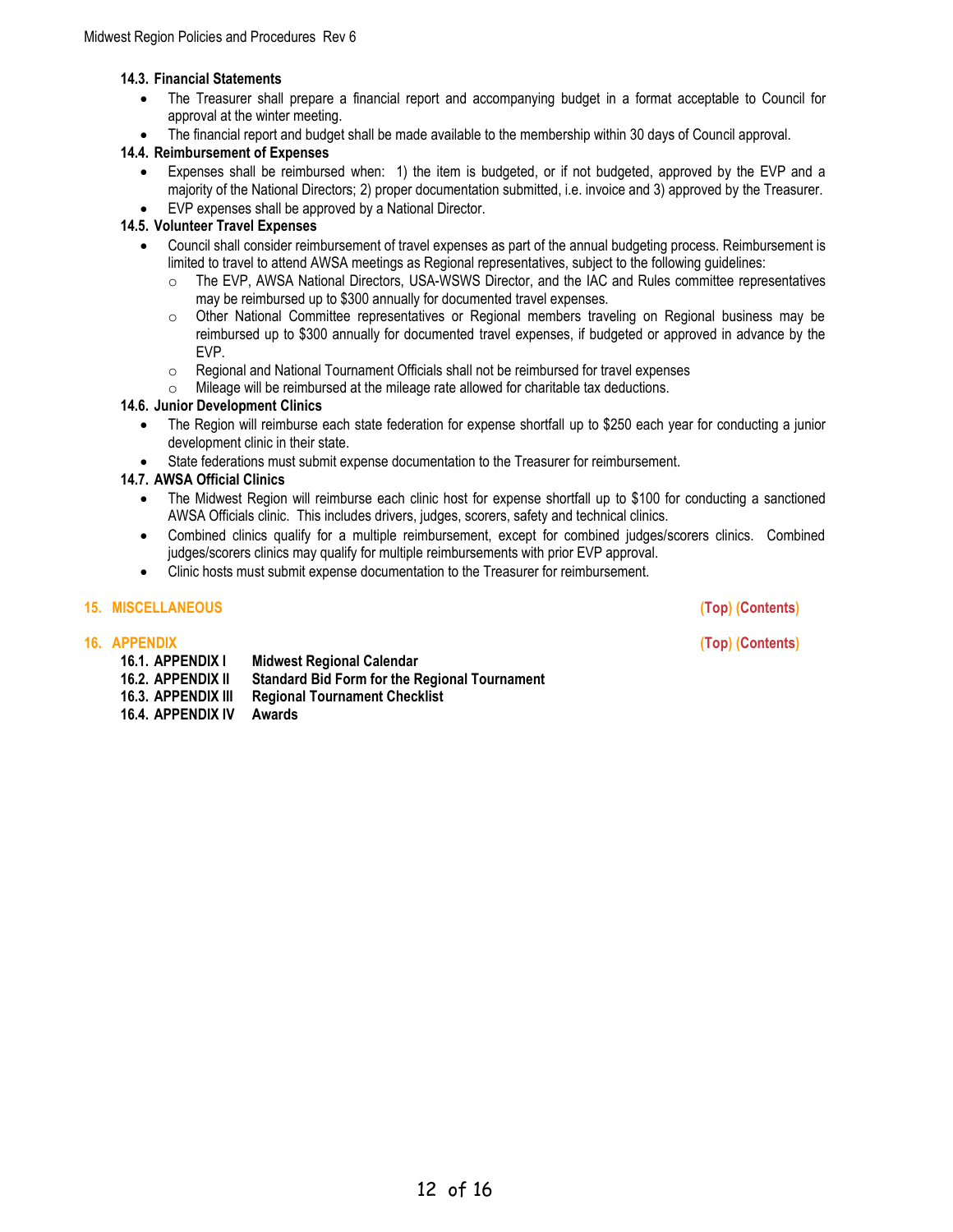### **ATTACHMENT I MIDWEST REGION POLICY & PROCEDURES MIDWEST REGION CALENDAR (Revised January 2014)**

### **WINTER COUNCIL MEETING**

- Select Regional host site for following ski year (18 months)
- Regional Tournament current year
	- o Approve event classification
		- o Approve schedule of events
		- o Approve Appointed Officials and Drivers and the Assignment Coordinator
	- o Approve Chief Safety Director and the Chief Technical Controller (submitted by Tournament Director)
- Select National Officials and Drivers current year Nationals
- Approve current year budget
- Select time and place for summer Council meeting
- Select time and place for annual membership meeting (at Regionals)

#### **JANUARY**

• Regional Guide announcements due

#### **FEBRUARY**

- Post minutes of Winter Council meeting
- Post Budget and previous year financials

#### **MARCH**

- Post Election Ballots Online
- Post Regional Guide Online

#### **APRIL**

#### •

#### **MAY**

#### •

### **JUNE**

• EVP appoints Teller Committee

### **JULY**

- Associate Members must be approved by EVP (10 days prior to annual meeting) to vote
- EVP submits summer meeting agenda to Council
- Time and place of Annual Membership Meeting posted on website.
- Absentee and electronic ballots due--5pm the Tuesday prior to Regionals

## **SUMMER COUNCIL MEETING**

- Council approves the following items for the following years Regional Tournament:
	- o Select Chief Judge, Chief Scorer and Chief Driver
	- o Approve skier qualification requirements
	- o Approve "cut off dates"
	- o Approve entry fees & discounts
	- o Approve entry deadline dates
	- o Approve towboat assignment process
- Approve Annual Membership Meeting Agenda
- **Set Winter Meeting Time and Place**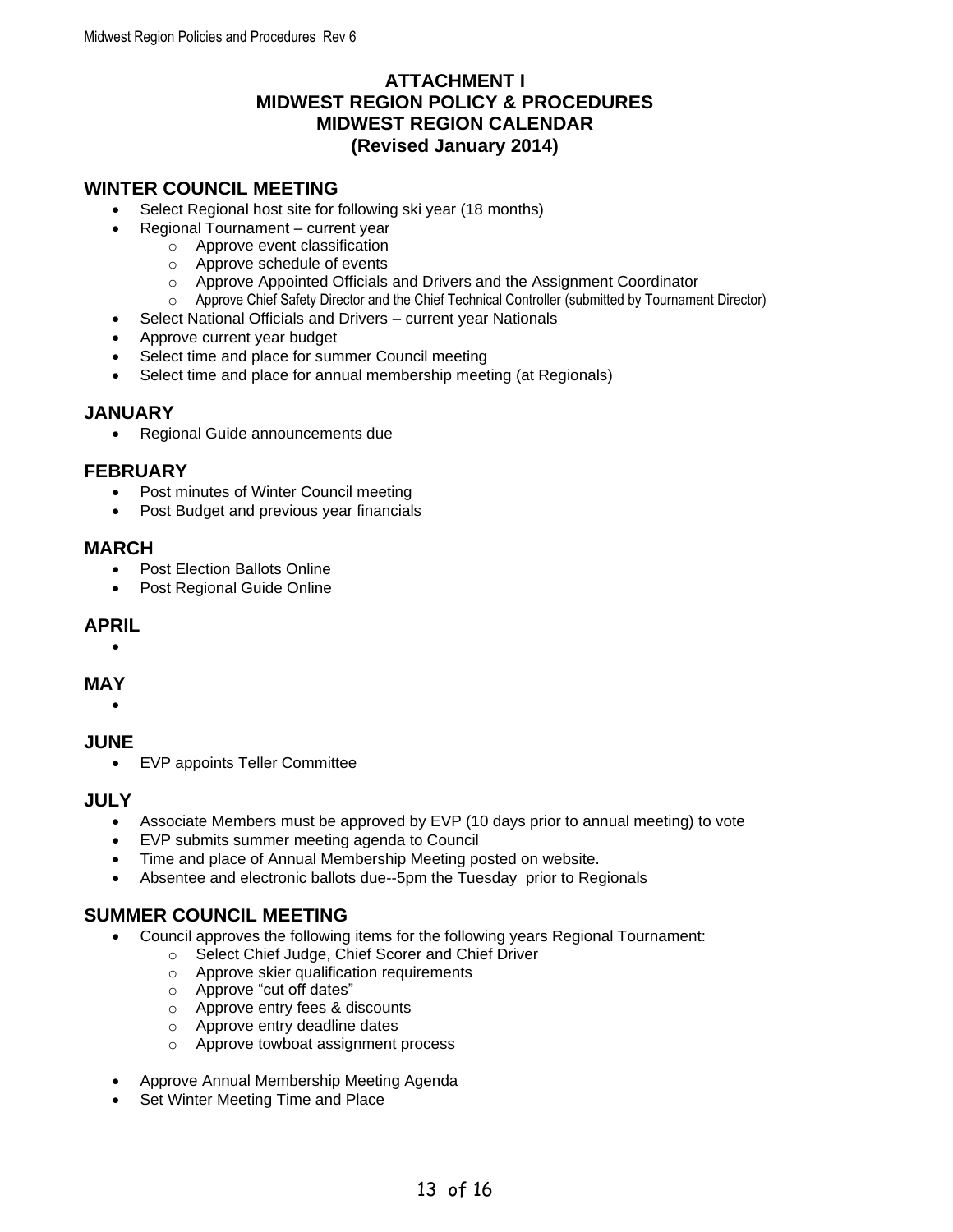### **REGIONALS**

- Scores for junior skiers applying for the Midwest Junior Team must be submitted to designated location by noon Saturday
- Ballots cast in person are due at the designated location by 2pm Saturday

### **AUGUST**

- Elect EVP
- Elect one (1) National Director and one (1) Alternate National Director
- Elect USA-WSWS Director odd numbered years
- Hold Annual Membership Meeting
- Select Junior Elite and Junior All-star Teams
- EVP appoints a treasurer and secretary
- EVP appoints a regional record coordinator, a regional guide editor and a webmaster
- Council members sign USA-WSWS Code of Conduct and Ethical Practices

#### **SEPTEMBER**

• Post minutes of Summer Council and Annual Membership Meetings

### **OCTOBER**

- EVP appoints nominating committee
- EVP solicits bids for hosting the following year (18 months) Regional Tournament
- Driver must submit "blue cards" by Oct 31 to be considered for Regional Driver
- Judges and Scorers representative solicits regions officials for interest in representing the Region as regional and national officials

### **NOVEMBER**

- EVP submits recommended Midwest committee representatives for all national committees
- EVP appoints members and a chair for regional committees

#### **DECEMBER**

- Regional Tournament bids due to EVP (30 days prior to Winter meeting)
- EVP submits winter meeting agenda to Council
- Nominating committee submits candidates to EVP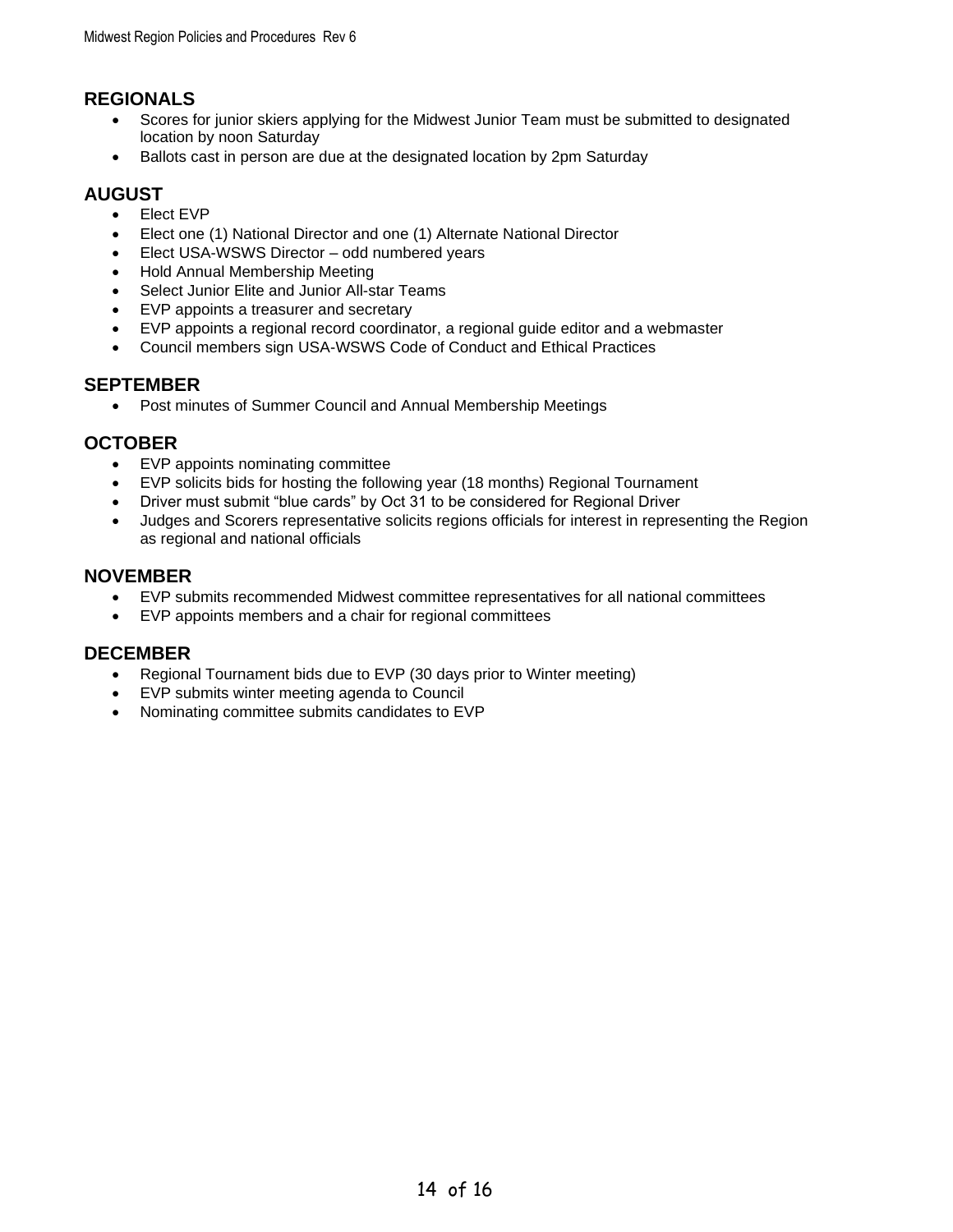# **ATTACHMENT IV AWARDS**

### **THE MARY JO POWER REGIONAL WATER SKI OFFICIALS AWARD**

This award may be presented to a rated Judge, Driver, Scorer, Safety or Technical official each year at the Midwest Regionals. The purpose is to reward an official, who through unselfish hard work and dedication, contributes above the call of duty to the successful completion of the tournament.

The administration of the award will be carried out by an AWSA National Director for the Midwest Region. This includes counting of the ballots, unless he or she is a possible recipient, in which case a registrar will count the ballots.

The Chief Judge will not be allowed to receive this award and no one may vote for themselves. To prevent this, each person must sign their ballot. If a ballot is received unsigned, it will be voided.

The selection will be made by majority vote of the following:

- Chief Judge
- Chief Scorer
- Chief Driver
- Assistant Chief Judge(s)
- Assistant Chief Scorer(s)
- Assistant Chief Driver(s)
- Appointed Judges
- Qualifications Judge
- Judges Assignment Coordinator
- Chief Technical
- Assistant Chief Technical
- Chief Safety
- Assistant Safety

The following is a basis for determining recipient.

- 1. A judge/driver/scorer/safety/technical official who outstandingly represents himself/herself and AWSA.
- 2. A judge/driver/scorer/safety/technical official who exhibits selfless dedication hard work, and compassion.
- 3. A judge/driver/scorer/safety/technical official willing to work with all tournament personnel.
- 4. A judge/driver/scorer/safety/technical official who is willing at all times to accept extra burdens and challenges.
- 5. A judge/driver/scorer/safety/technical official who shows complete impartiality.

Keep these factors in mind as you work the tournament so that you will be ready to vote by noon Sunday. Please turn your votes into Award Committee Chairman.

| I vote for: |  |  |  |
|-------------|--|--|--|
|             |  |  |  |
| Signature:  |  |  |  |